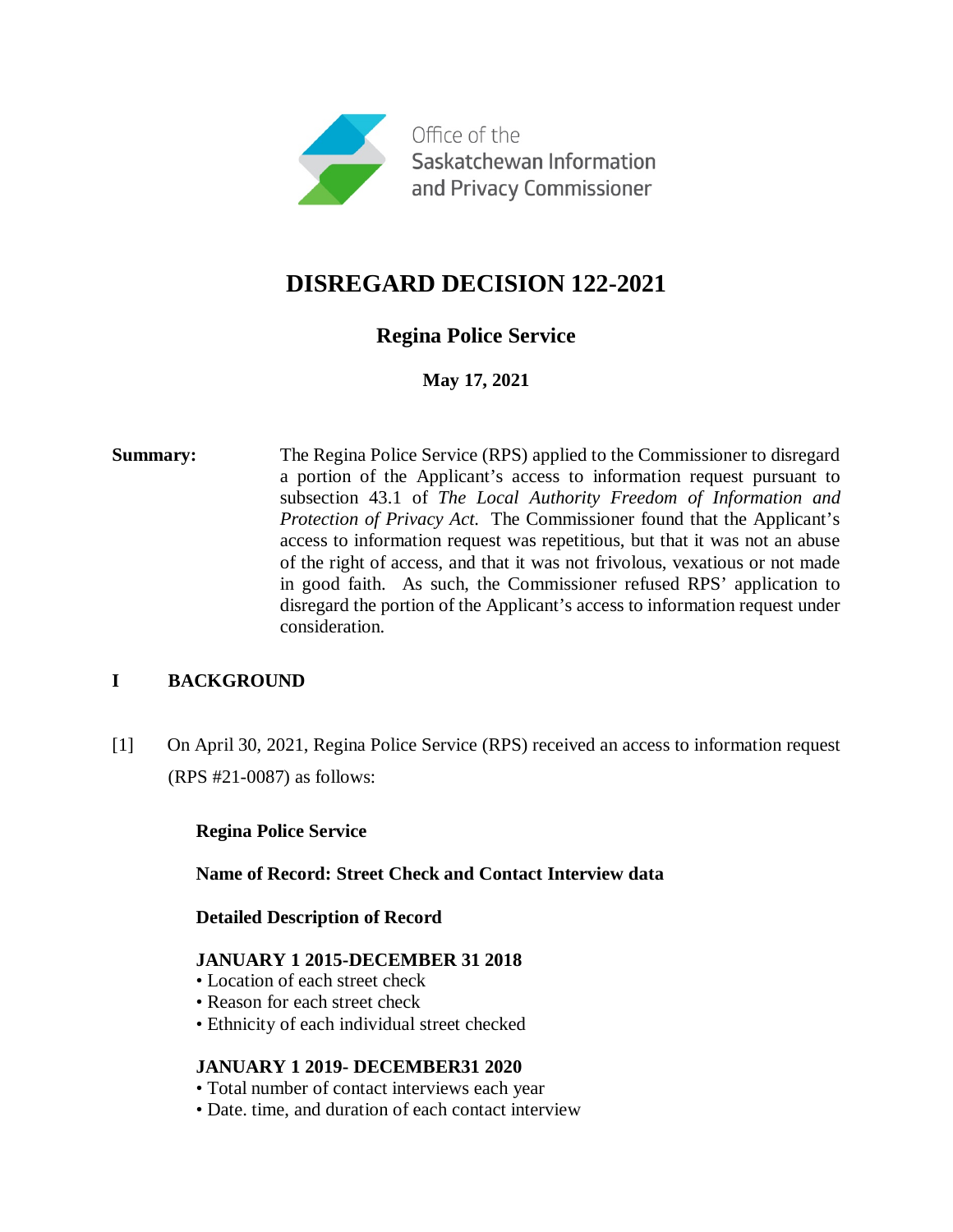- Location of each contact interview
- Ethnicity of each individual contact interviewed

**If you determine that any or all of the information is exempt from disclosure and will not be disclosed, please cite the legal authority on which you rely.**

- [2] On May 4, 2021, RPS made an application to my office seeking authority pursuant to section 43.1 of *The Local Authority Freedom of Information and Protection of Privacy Act* (LA FOIP) to disregard part of the Applicant's access to information request. RPS agreed to respond to the Applicant's request for 2020 street check information as it had "not provided [the Applicant] with these results yet", but seeks permission from my office to disregard the remainder of the access to information request on the grounds that it is an abuse of the right of access, is repetitious and vexatious in nature, and was not submitted in good faith.
- [3] On May 4, 2021, my office provided notification to RPS and the Applicant that I would be considering the application to disregard the remaining portion of the access to information request as outlined in the preceding paragraph.

#### **II DISCUSSION OF THE ISSUES**

#### **1. Do I have jurisdiction?**

[4] RPS is a "local authority" pursuant to subsection  $2(f)(viii.1)$  of LA FOIP. Therefore, I have jurisdiction to conduct this review.

#### **2. Should RPS' application pursuant to subsection 43.1(2)(b) of LA FOIP be granted?**

[5] Section 43.1 of LA FOIP provides a local authority with the ability to apply to the Commissioner with a request to disregard an access to information request or a correction request. Section 43.1 of LA FOIP provides as follows:

> **43.1**(1) The head may apply to the commissioner to disregard one or more applications pursuant to section 6 or requests pursuant to section 31.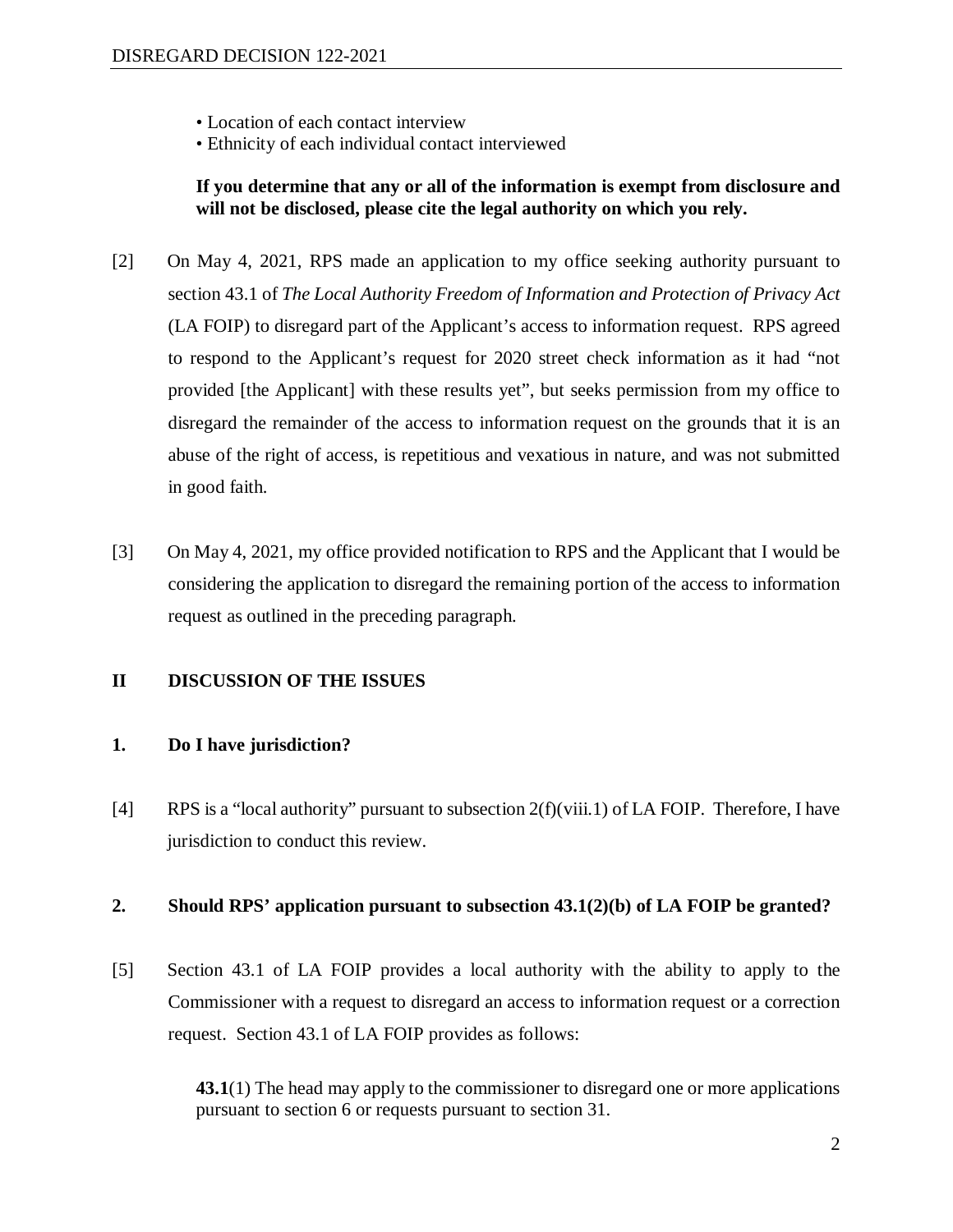(2) In determining whether to grant an application or request mentioned in subsection (1), the commissioner shall consider whether the application or request:

(a) would unreasonably interfere with the operations of the local authority because of the repetitious or systematic nature of the application or request;

(b) would amount to an abuse of the right of access or right of correction because of the repetitious or systematic nature of the application or request; or

(c) is frivolous or vexatious, not in good faith or concerns a trivial matter.

(3) The application pursuant to subsection 6(1) or the request pursuant to clause 31(1)(a) is suspended until the commissioner notifies the head of the commissioner's decision with respect to an application or request mentioned in subsection (1).

(4) If the commissioner grants an application or request mentioned in subsection (1), the application pursuant to subsection  $6(1)$  or the request pursuant to clause  $31(1)(a)$  is deemed to not have been made.

(5) If the commissioner refuses an application or request mentioned in subsection (1), the 30-day period mentioned in subsection 7(2) or 31(2) resumes.

[6] An application to disregard is a serious matter as it could have the effect of removing an applicant's express right to seek access to information. However, LA FOIP recognizes that not all access to information requests are appropriate. Section 43.1 of LA FOIP exists to preserve the proper intent and functioning of the Act. Former British Columbia Information and Privacy Commissioner (BC IPC), David Loukidelis, said the following about the role of the equivalent provision in British Columbia's Act:

> …Access to information legislation confers on individuals such as the respondent a significant statutory right, *i.e.*, the right of access to information (including one's own personal information). All rights come with responsibilities. The right of access should only be used in good faith. It must not be abused. By overburdening a public body, misuse by one person of the right of access can threaten or diminish a legitimate exercise of that same right by others, including as regards their own personal information. Such abuse also harms the public interest, since it unnecessarily adds to public bodies' costs of complying with the Act. Section 43 exists, of course, to guard against abuse of the right of access…

(BC IPC Order 99-01 at p. 7)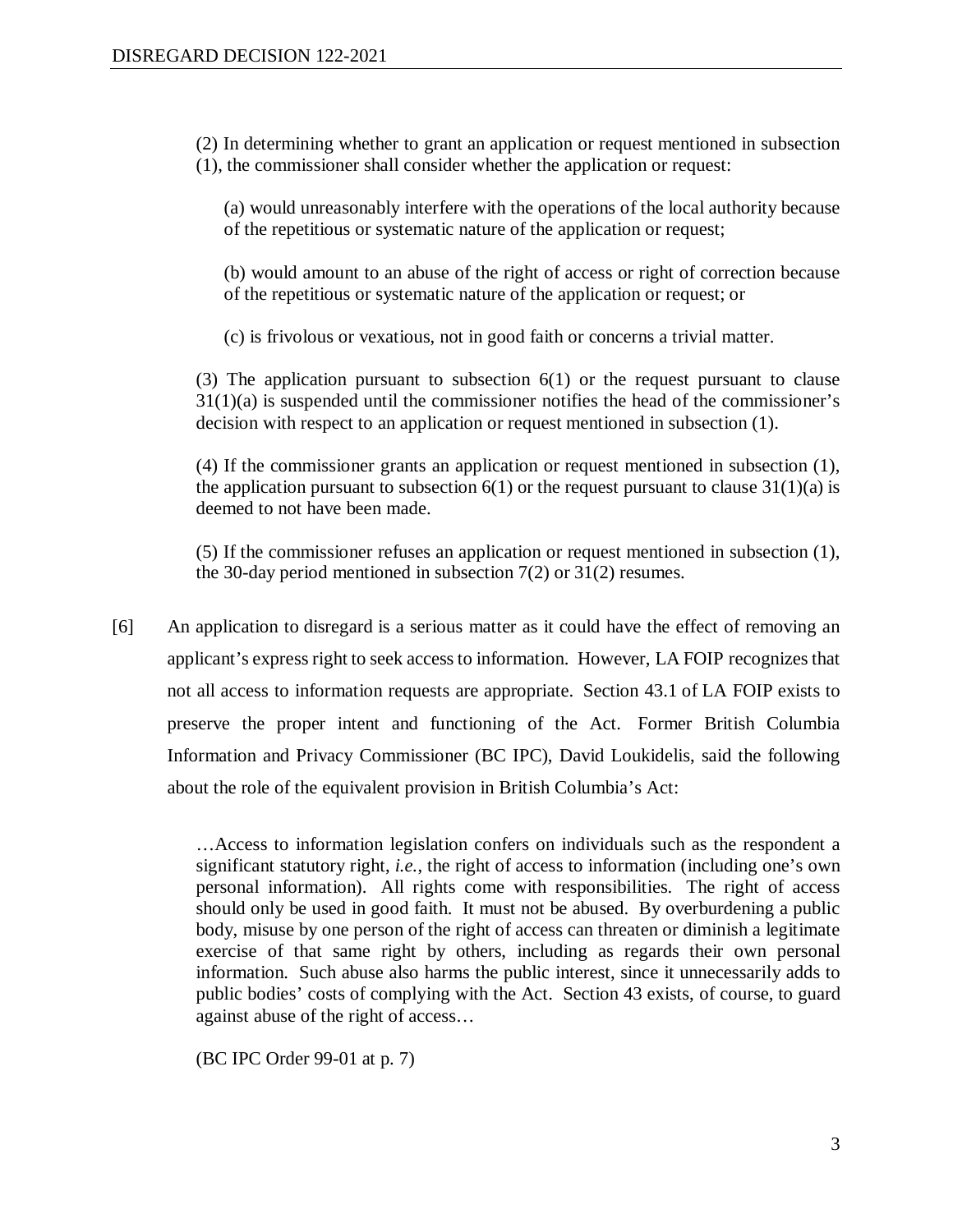- [7] In its application to my office, RPS submitted the Applicant's access to information request (RPS #21-0087) it received on April 30, 2021, and asked that the portion not concerning street check information for the year 2020 be disregarded pursuant to subsections 43.1(2)(b) and (c) of LA FOIP. I will begin by first considering subsection 43.1(2)(b) of LA FOIP.
- [8] In order for subsection 43.1(2)(b) of LA FOIP to apply, an access to information request must be of such a repetitious or systematic nature that it can be said to be an abuse of the right of access. Both parts of the following test must be met:
	- 1. Are the requests for access or correction repetitious or systematic?
	- 2. Do the repetitious or systematic requests amount to an abuse of the right of access or correction?

(*Guide to FOIP, Chapter 3: Access to Records*, Updated: August 7, 2020, at pp. 87- 88 (Guide to FOIP))

## *1. Are the requests for access or correction repetitious or systematic?*

- [9] *Repetitious* requests are requests that are made two or more times (Guide to FOIP, p. 88).
- [10] *Systematic* requests are those made according to a method or plan of acting that is organized and carried out according to a set of rules or principles. It includes a pattern of conduct that is regular or deliberate (Guide to FOIP, p. 88).
- [11] The following factors should be considered:
	- Are the requests repetitious (does the applicant ask more than once for the same records or information or for the same information to be corrected)?
	- Are the requests similar in nature or do they stand alone as being different?
	- Do previous requests overlap to some extent?
	- Are the requests close in their filing time?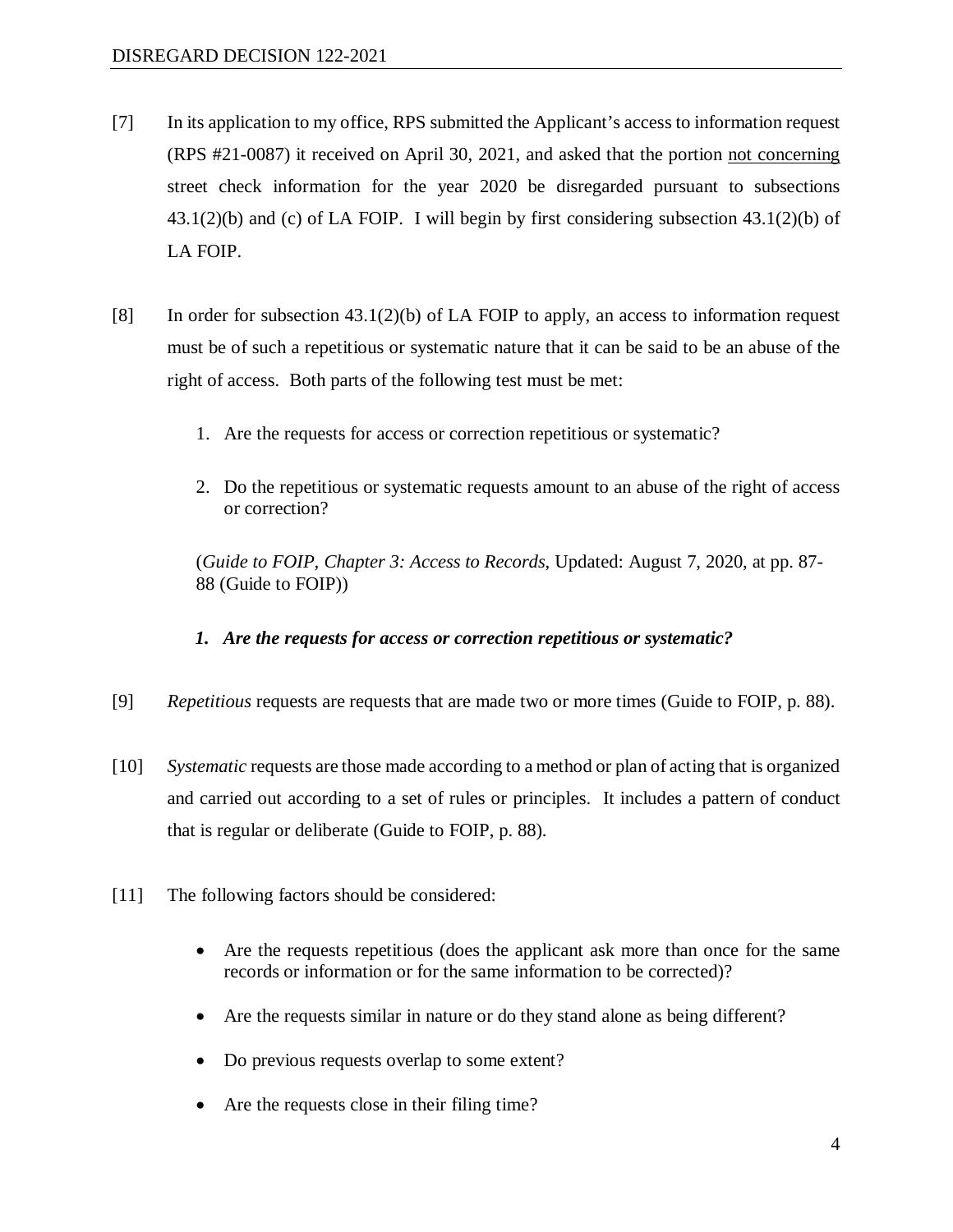- Does the applicant continue to engage in a determined effort to request the same information (an important factor in finding whether requests are systematic, is to determine whether they are repetitious)?
- Is there a pattern of conduct on the part of the applicant in making the repeated requests that is regular or deliberate?
- Does the applicant methodically request records or information in many areas of interest over extended time periods, rather than focusing on accessing specific records or information of identified events or matters?
- Has the applicant requested records or information of various aspects of the same issue?
- Has the applicant made a number of requests related to matters referred to in records already received?
- Does the applicant follow up on responses received by making further requests?
- Does the applicant question the content of records received by making further access requests?
- Does the applicant question whether records or information exist when told they do not?
- Can the requests be seen as a continuum of previous requests rather than in isolation?

(Guide to FOIP, pp.  $88 - 89$ )

[12] The local authority should address any of the above factors that apply. Depending on the nature of the case, one factor alone or multiple factors in concert with each other can lead to the first part of the test being met. There is an important distinction to be drawn between overlap and repetition. Where there is overlap between requests that are made at the same time, only one search will be required for all of the overlapping requests. Where more than one request has been made for the same information at more than one time, more than one search will be required for the same information. The latter is repetitious; the former is not. Evidence of previous requests is relevant to the determination of whether the current request is repetitious (Guide to FOIP, p. 89).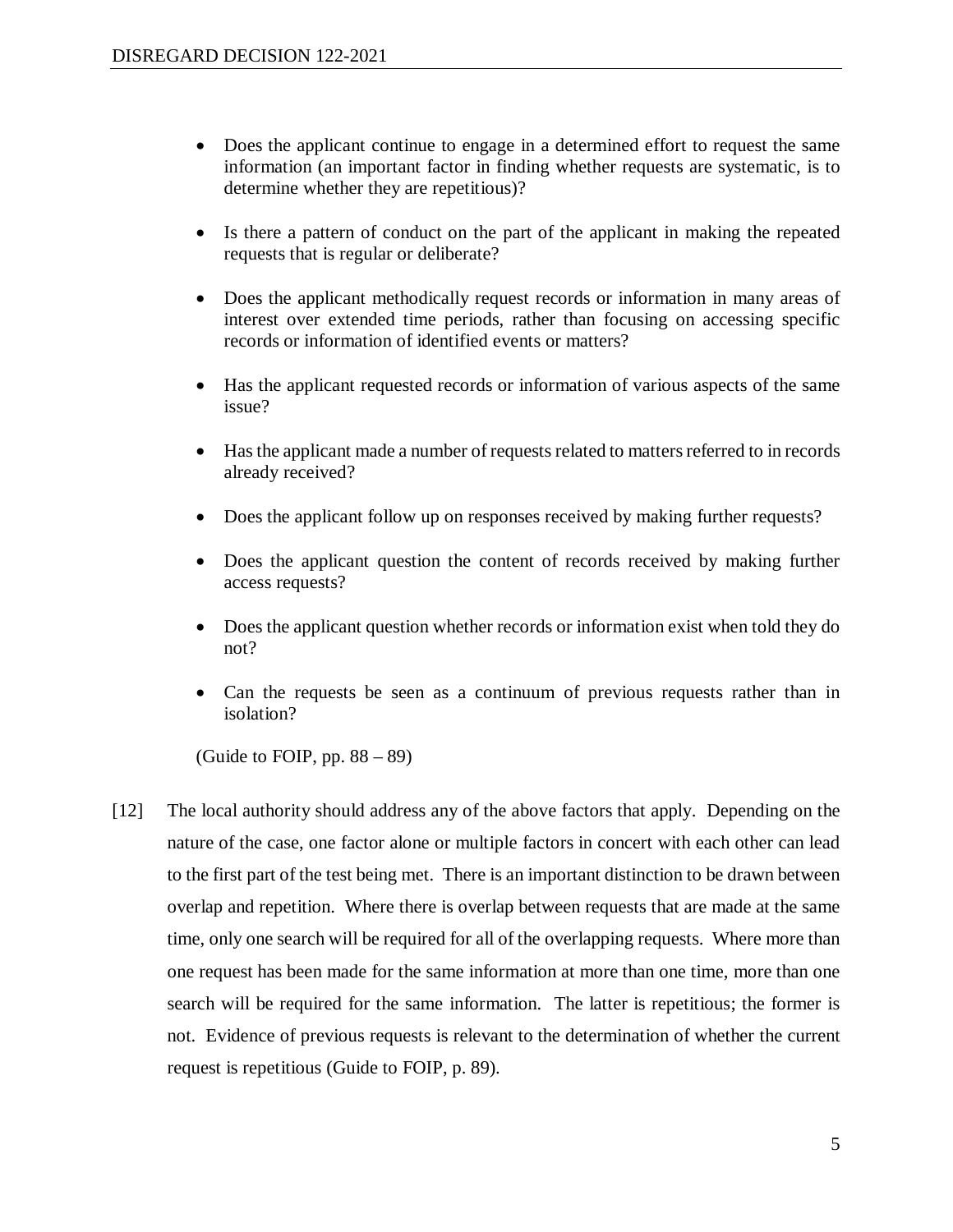[13] RPS explained its basis for claiming the access to information request was repetitious or systematic as follows:

> [The Applicant] first requested access from Regina Police Services in January 2020. In the first request, [the Applicant] was looking for information related to Pedestrian Street Checks from 2015 to 2019. We provided [the Applicant] with a response to which a request for review was submitted to your office in March of 2020. We then worked with your office for early resolution and provided [the Applicant] with additional information related to the original request. [The Applicant] then submitted a request for a search review, as [they were] not satisfied with our search efforts. The review was completed in April of 2021 with recommendations to release source data to the applicant. Our office agreed with your recommendations and provided [the Applicant] with a redacted copy of the source data.

[14] As RPS stated, the Applicant made a previous access to information request for pedestrian street check information for the years 2015 to 2019 (RPS #20-0002). Because evidence of previous requests is relevant to the determination of whether a current request is repetitious or systematic (AB IPC Disregard F2019-RTD-01 at p. 9), I will take the Applicant's previous access to information request (RPS #20-0002) into consideration, which was as follows:

> Street Check (sometimes called Contact Interview) date 2015 to December 31, 2019, including but not limited to

- a) Total number of people checked each year
- b) Date, time, duration, and location of street check
- c) Reason for street check
- d) Gender of individual checked
- e) Ethnicity of individual checked

If you determine that any or all of the information is exempt from disclosure and will not be disclosed, please cite the legal authority on which you rely

[15] Upon comparison of request RPS #20-0002 to the portion of the current request RPS #21-0087, though they are not worded exactly the same, I note repetition exists in timeframe (2015 to 2019) and what is being asked for including: location of street check, reason for street check, ethnicity of individual involved in street check, total number of contact interviews (people checked) each year, and date, time and duration of street check. As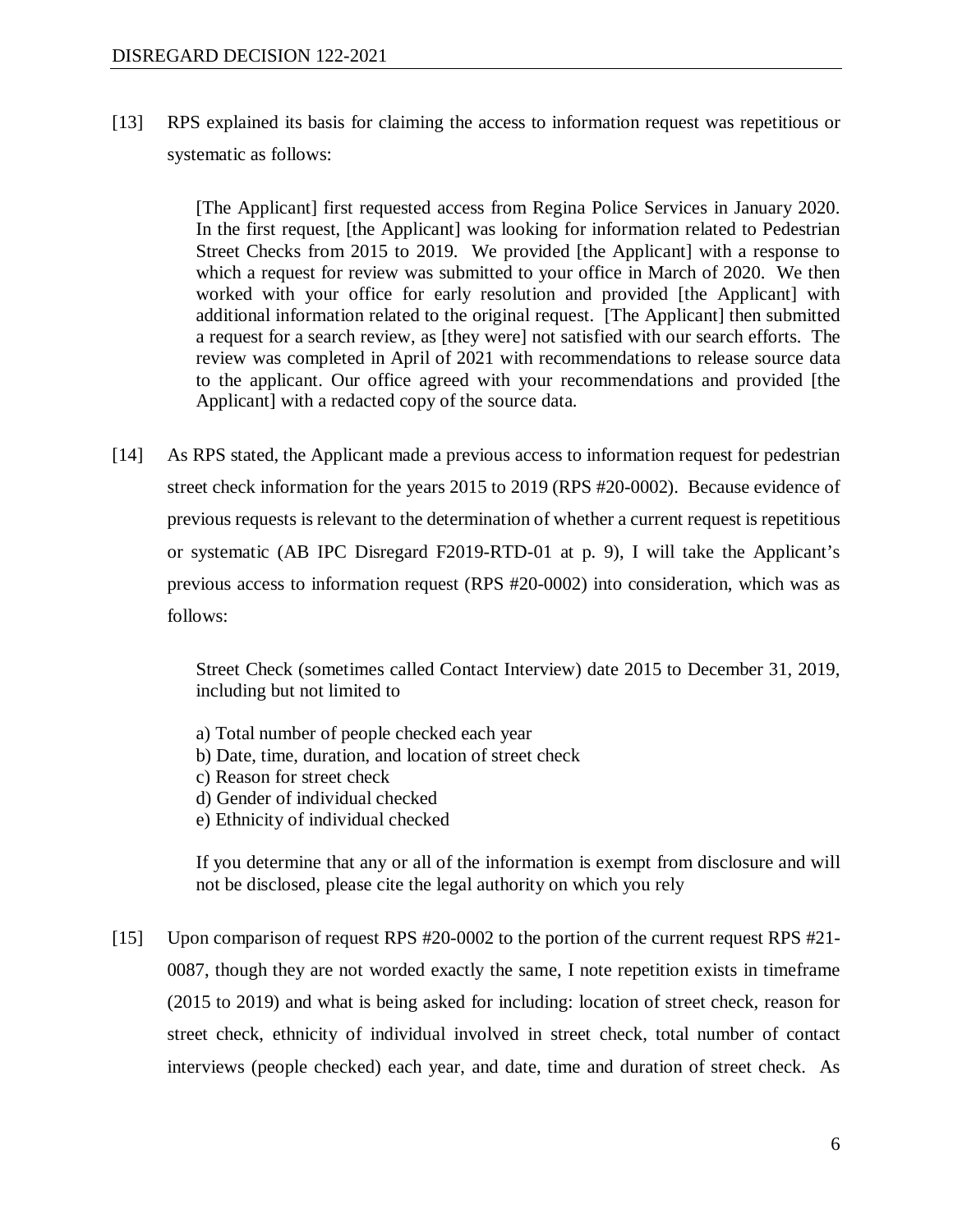such, I find the access to information request meets the threshold for *repetitious* and will now consider the second part of the test.

## *2. Do the repetitious or systematic requests amount to an abuse of the right of access?*

- [16] An *abuse of the right of access* is where an applicant is using the access provisions of FOIP in a way that is contrary to its principles and objects. Once it is determined requests are repetitious or systematic, one must consider whether there is a pattern or type of conduct that amounts to an abuse of the right of access, or are made for a purpose other than to obtain access to information (Guide to FOIP, p. 89).
- [17] It is possible to have a repetitious request without there being an abuse of the right of access. For example, applicants are not always sure how to word their access requests and may submit additional requests in an effort to pinpoint the specific records they seek. Although the requests may be repetitious, it would not be an abuse of the right of access. Such a situation would be better handled through the duty to assist and clarification with the applicant (Guide to FOIP, pp. 89 - 90).
- [18] I have already noted there appears to be repetition in the access to information requests. For their part, the Applicant summarized what they currently seek from RPS in RPS #21- 0081 as follows:

Initially, the RPS was withholding information. Its first response only contained the number and reasons/circumstances for 2019 contact interviews. This withholding of information, as I am calling it, continued at least up until its April 7 2021 response. So my question is this: Is the RPS still withholding information?

In its April 7 2021 response, information is redacted from the data for 2015-2018. I want this redacted information to be made available. Is information also being withheld for these years? And is information being withheld for 2019?

[19] With respect to the Applicant's first point, as quoted in the preceding paragraph, it is important to note in RPS #20-0002, RPS did not initially provide the Applicant with source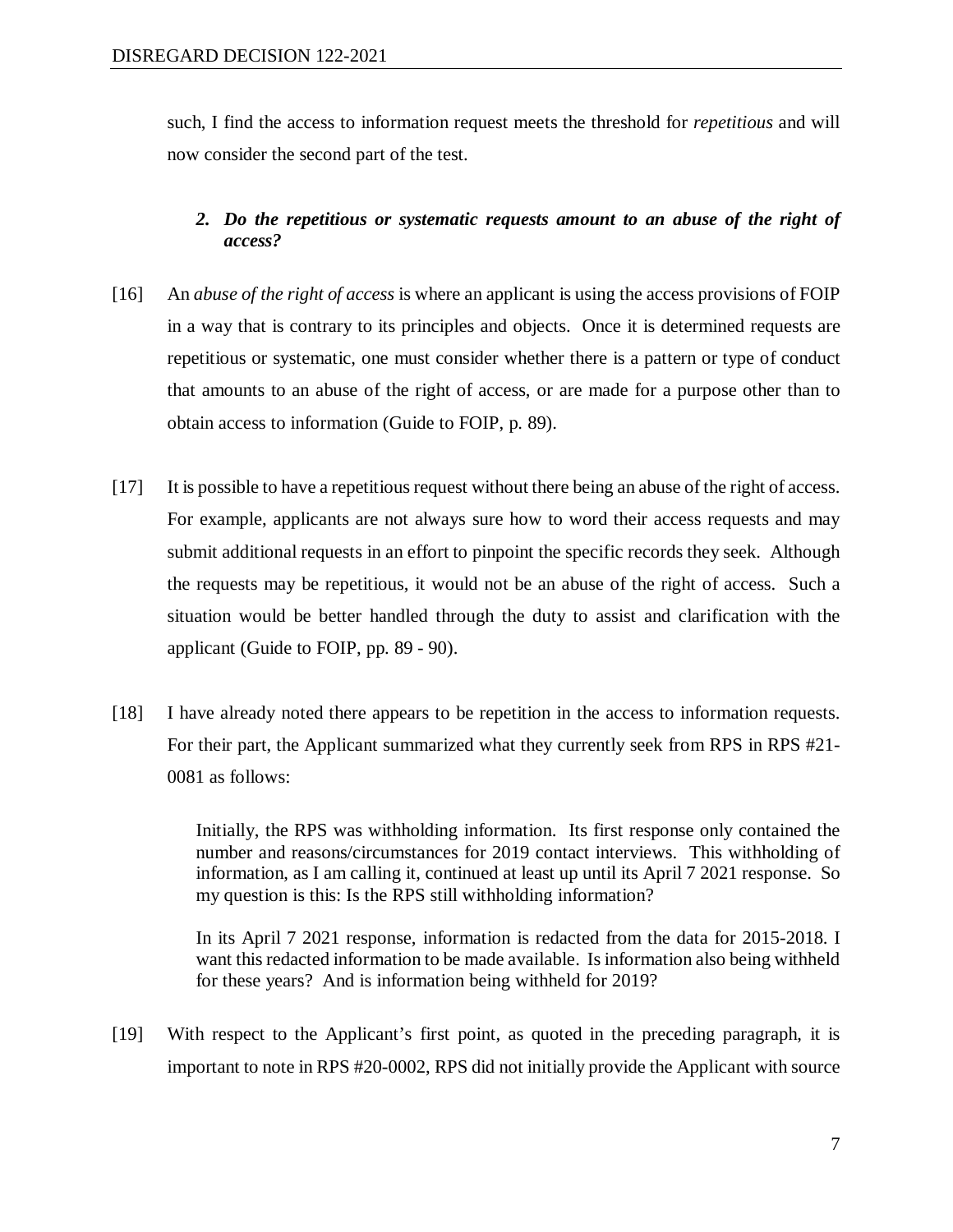data. Rather, it provided the Applicant, at different times throughout that access process, with tables summarizing the numbers of street checks for the years 2015 to 2019.

- [20] Then, in Review Report 058-2020, I made the recommendation that RPS provide the Applicant with the source data as the Applicant had a right of access to those records. As a result, the RPS provided the source records. This might have helped the Applicant better understand from the beginning how the types of information they sought, such as "ethnicity" and "location" invariably exist in the source records, which is something I also stated in Review Report 058-2020. To clarify, such information or data existed for some individuals captured in the database, but not for all of them.
- [21] Regardless, I found RPS conducted a reasonable search for records in relation to access to information request RPS #20-0002. While it appears the Applicant still questions if RPS is withholding records, it is an issue I have already dealt with through RPS' search efforts in Review Report 058-2020 and do not agree that it is still and issue under consideration. Although the Applicant appears to be again revisiting this part of their previous access to information request, I do not find it is an abuse of the right of access because the Applicant has not repeatedly done this, and because some of what the Applicant seeks could have been resolved between RPS and the Applicant through some discussion. In my view, there remains two outstanding issues for consideration by RPS and the Applicant.
- [22] First, with respect to the Applicant's first point as quoted at paragraph [18] of this Report, I note RPS provided source data for the years 2015 to 2018 to the Applicant as I recommended in my Review Report 058-2020, even though my recommendation was that RPS provide all source data it used in responding to the Applicant. This included the source data it used to create the table of street check information it did for the Applicant for the year 2019. It does not appear the Applicant has received this source data, and would continue to have a right of access subject to any LA FOIP exemptions RPS determines apply, as well as its reasons for relying on those exemptions.
- [23] Second, with respect to the Applicant's second point as quoted at paragraph [18] of this Report, the Applicant seeks to understand the exemptions RPS applied when it released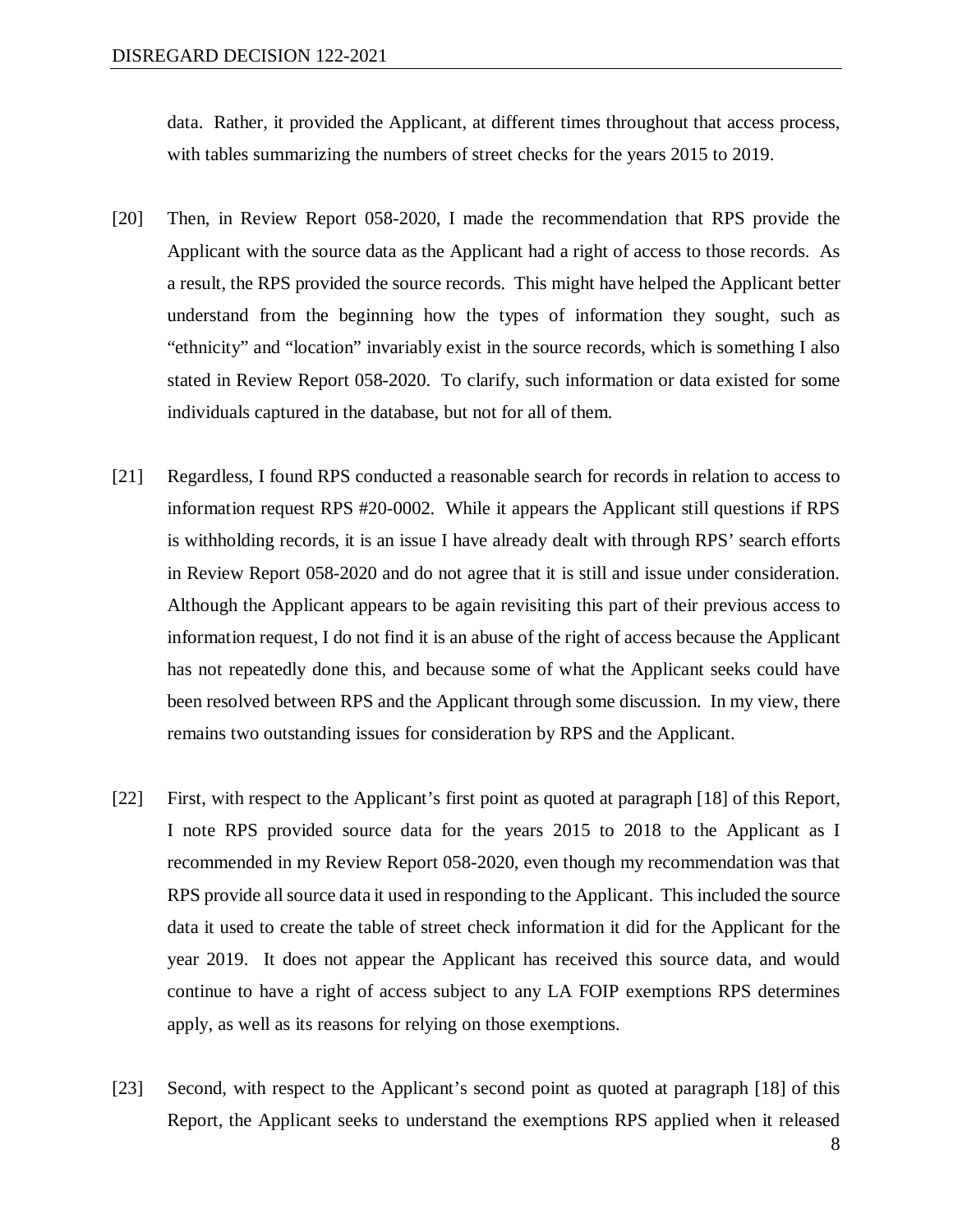source data for the years 2015 to 2018 to the Applicant in response to RPS #20-0002. Upon review of RPS' response, I note RPS did withhold information throughout the source data pursuant to subsections 13(2), 14(1)(e), 14(1)(k) and 28(1) of LA FOIP. The Applicant would have a right to now seek RPS' response as to how it concluded it is able to withhold that information pursuant to these subsections of LA FOIP. If this is what the Applicant is actually seeking, this may be accomplished by the Applicant requesting a review by my office.

- [24] While the Applicant has been repetitive, I do not find that there has been an abuse of the right of access because they have not repeatedly asked for the same information. As such, the requirements for subsection  $43.1(2)(b)$  of LA FOIP have not been met. As I mentioned previously, I consider the issue of whether or not RPS is withholding further records one that has been dealt with in Review Report 058-2020 where I found RPS' search efforts were reasonable.
- [25] Since I find the requirements for subsection  $43.1(2)(b)$  of LA FOIP to have not been met, I will continue to assess if the requirements for subsection  $43.1(2)(c)$  of LA FOIP have been met.

#### **3. Should RPS' application pursuant to subsection 43.1(2)(c) of LA FOIP be granted?**

- [26] For this provision to be found to apply, the local authority would have to demonstrate the applicant's access to information request(s) or request(s) for correction is frivolous, vexatious, not in good faith or concerns a trivial matter (Guide to FOIP, p. 91).
- [27] *Frivolous* is typically associated with matters that are trivial or without merit, lacking a legal or factual basis or legal or factual merit; not serious; not reasonably purposeful; of little weight or importance (Guide to FOIP, p. 91).
- [28] *Vexatious* means without reasonable or probable cause or excuse. A request is vexatious when the primary purpose of the request is not to gain access to information but to continually or repeatedly harass a public body in order to obstruct or grind a public body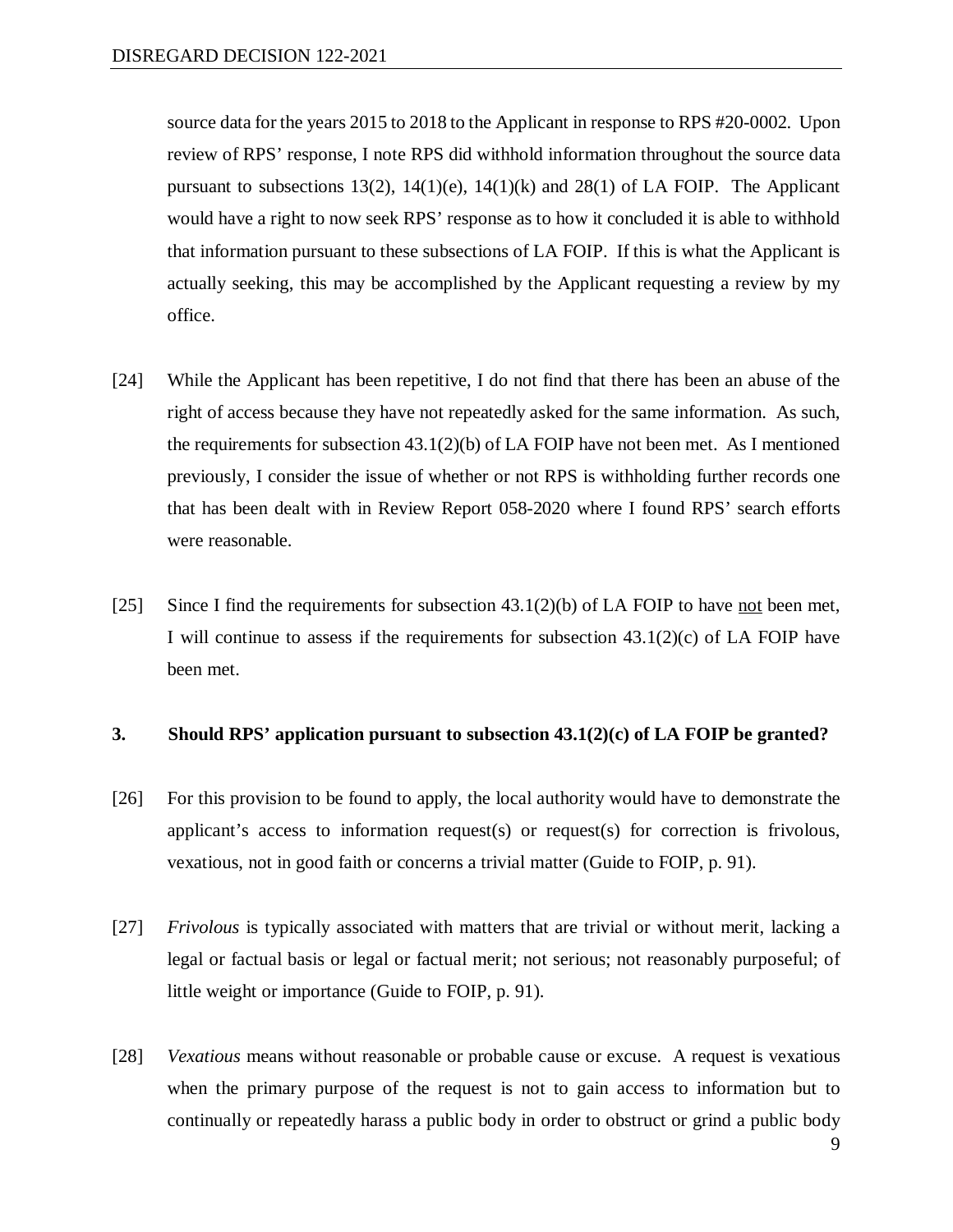to a standstill. It is usually taken to mean with intent to annoy, harass, embarrass, or cause discomfort. A request is not vexatious simply because a local authority is annoyed or irked because the request is for information the release of which may be uncomfortable for the local authority (Guide to FOIP, p. 91).

- [29] A vexatious proceeding means "…that the litigant's mental state goes beyond simple animus against the other side, and rises to a situation where the litigant is attempting to abuse or misuse the legal process": Jamieson v Denman, 2004 ABQB 593 (CanLII), para 127. In Chutskoff v Bonora, 2014 ABQB 389 (CanLII), Michalyshyn J identified a "catalogue" of features of vexatious litigation:
	- collateral attack:
	- hopeless proceedings;
	- escalating proceedings;
	- bringing proceedings for improper purposes;
	- initiating "busybody" lawsuits to enforce alleged rights of third parties;
	- failure to honour court-ordered obligations;
	- persistently taking unsuccessful appeals from judicial decisions;
	- persistently engaging in inappropriate courtroom behavior;
	- unsubstantiated allegations of conspiracy, fraud, and misconduct;
	- scandalous or inflammatory language in pleadings or before the court; and
	- advancing "Organized Pseudolegal Commercial Argument."

Any of these indicia are a basis to classify a legal action as vexatious (Guide to FOIP, p. 92).

- [30] When considering whether a request was made on grounds that are frivolous or vexatious, the Commissioner is determining whether there is a pattern or type of conduct on the part of the applicant that amounts to an abuse of the right of access. An abuse of the right of access is where an applicant is using the access provisions of LA FOIP in a way that are contrary to its principles and objects. The following factors should be considered:
	- Number of requests: is the number excessive?
	- Nature and scope of the requests: are they excessively broad and varied in scope or unusually detailed? Are they identical to or similar to previous requests?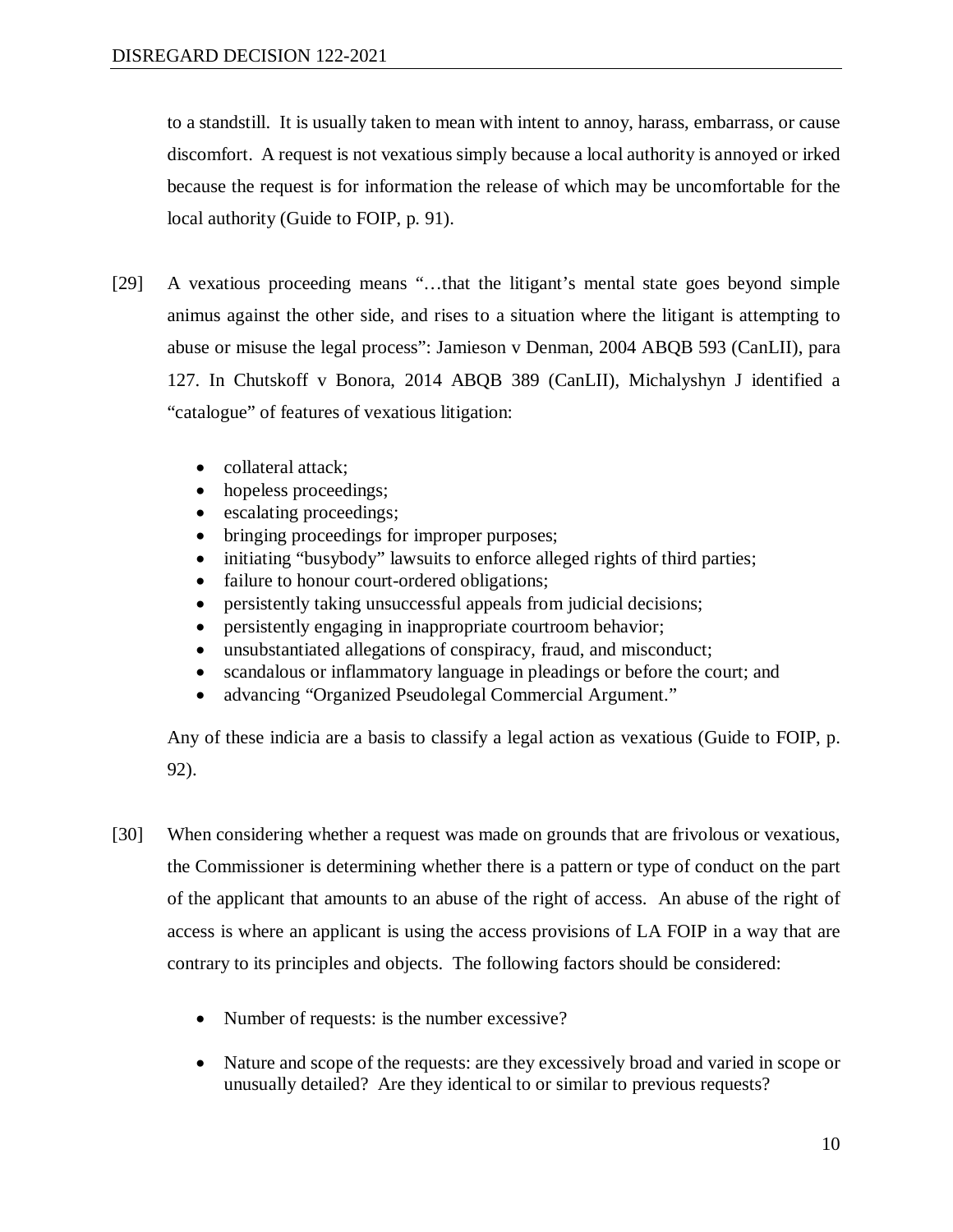- Purpose of the requests: are the requests intended to accomplish some objective other than to gain access? For example, are they made for "nuisance" value, or is the applicant's aim to harass the public body or to break or burden the system?
- Timing of the requests: is the timing of the requests connected to the occurrence of some other related event, such as a court or tribunal proceeding?
- Wording of the request: are the requests or subsequent communications in their nature offensive, vulgar, derogatory or contain unfounded allegations? Offensive or intimidating conduct or comments by applicants is unwarranted and harmful. They can also suggest that an applicant's objectives are not legitimately about access to records. Requiring employees to be subjected to and to respond to offensive, intimidating, threatening, insulting conduct or comments can have a detrimental effect on wellbeing.

(Guide to FOIP, pp. 91 - 92).

- [31] The local authority should address any of the above factors that apply. Depending on the nature of the case, one factor alone or multiple factors in concert with each other can lead to a finding that a request is an abuse of the right of access or correction (Guide to FOIP, p. 92).
- [32] *Good faith* means that state of mind denoting honesty of purpose, freedom from intention to defraud, and, generally speaking, means being faithful to one's duty or obligation. Good faith is an intangible quality encompassing honest belief, the absence of malice and the absence of design to defraud or take advantage of something (Guide to FOIP, p. 92).
- [33] *Not in good faith* means the opposite of "good faith", generally implying or involving actual or constructive fraud, or a design to mislead or deceive another, or a neglect or refusal to fulfill some duty or other contractual obligation, not prompted by an honest mistake as to one's rights, but by some interested or sinister motive (Guide to FOIP, pp. 92 – 93).
- [34] With respect to the Applicant's access to information request, RPS stated, "we believe this to be an abuse of the right of access as well as this request is repetitious and frivolous and vexatious in nature. We do not believe the applicant has submitted it in good faith". RPS has not provided my office with arguments or evidence beyond this to support its assertions.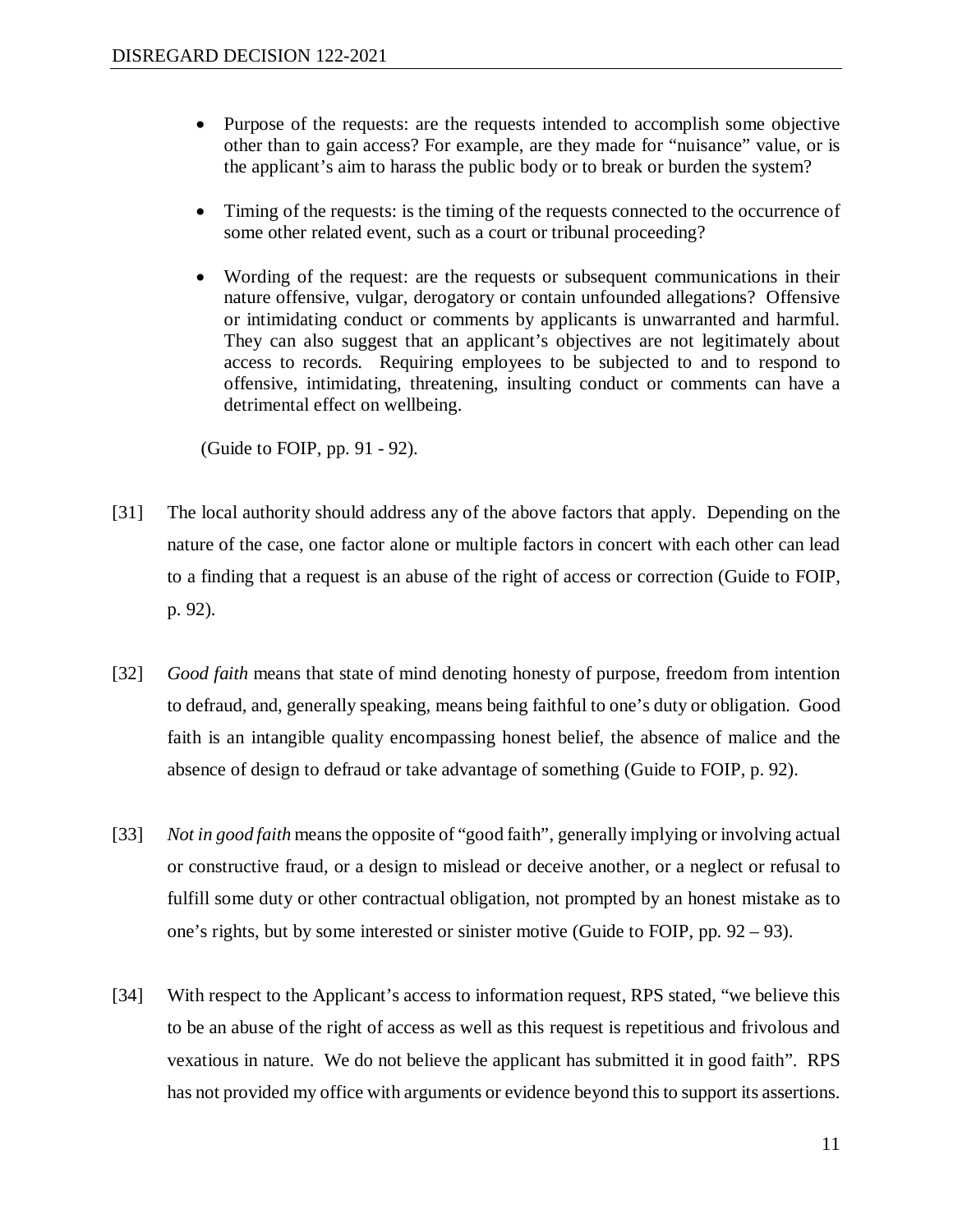- [35] There is no burden on an applicant to show that the access to information request is for a legitimate purpose (Guide to FOIP, p. 92). Rather, the burden of proof rests with RPS to convince my office that the Applicant's access to information request is frivolous and vexatious, and/or has not been submitted in good faith.
- [36] As RPS has not provided information to support its assertions, it has not met its burden of proof. As such, I find the requirements for subsection  $43.1(2)(c)$  of LA FOIP have not been met.
- [37] I wish to add that while requests may be repetitious, local authorities need to be mindful that some situations may be better handled through duty to assist and clarification with the applicant, rather than through an application to disregard. In this matter, had RPS sought clarification from the Applicant regarding their access to information request and what they sought in a response, RPS could have potentially avoided making this application to disregard.
- [38] Further, knowing that my office already considers the search issue on this matter concluded, if the Applicant does request a review of the outstanding items noted in paragraphs [22] and [23] of this Report, I encourage the Applicant to withdraw this access to information request.

#### **III DECISION**

[39] I decline to grant RPS' application to disregard this portion of the Applicant's access to information request. As a result of this decision, the 30-day clock for processing the portion of the access to information request under consideration in this application to disregard resumes the date of this decision.

Dated at Regina, in the Province of Saskatchewan, this 17th day of May, 2021.